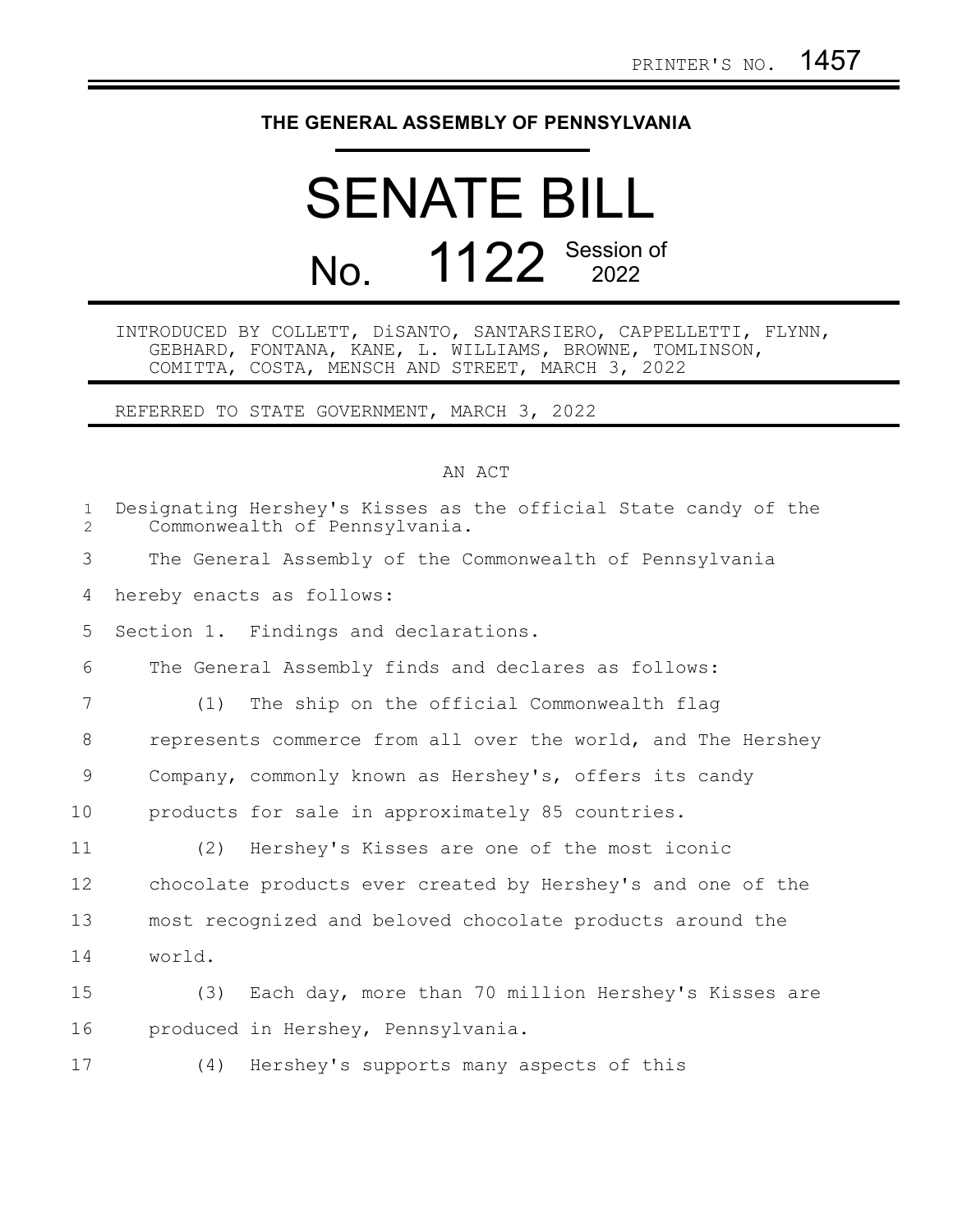Commonwealth's economy, including supporting this Commonwealth's proud dairy industry for more than 125 years through the company's use of fresh dairy milk that surrounds the company's chocolate factories. 1 2 3 4

(5) Hershey's Kisses are one of the most popular packaged candy products for Valentine's Day, which is a day when many residents of this Commonwealth express admiration by gifting Hershey's Kisses to their loved ones. 5 6 7 8

(6) Since 1907, Hershey's Kisses are the original individually wrapped and portion-controlled chocolate confection, which allows consumers to enjoy the treat at any time. 9 10 11 12

(7) The mission at Hershey's to "bring more moments of goodness to the world" has a positive impact on individuals and communities around the world. 13 14 15

(8) Hershey's Kisses represent the official State nickname of the Commonwealth, "The Keystone State," because the candy's popularity acts as a keystone by providing family-sustaining jobs to residents of this Commonwealth. 16 17 18 19

(9) The globally beloved legacy of Milton Hershey and the products he created transformed Hershey, Pennsylvania, into a tourist destination for visitors from around the world. 20 21 22 23

(10) During the time when "kiss" was a common word for a small piece of candy in 1923, Mr. Hershey had the genius idea to trademark the term "Hershey's Kisses," which made the candy one of the most distinctive products around the world. 24 25 26 27

(11) Today, there are many different varieties of Hershey's Kisses that satisfy a variety of different flavor preferences and expectations of consumers in this 28 29 30

20220SB1122PN1457 - 2 -